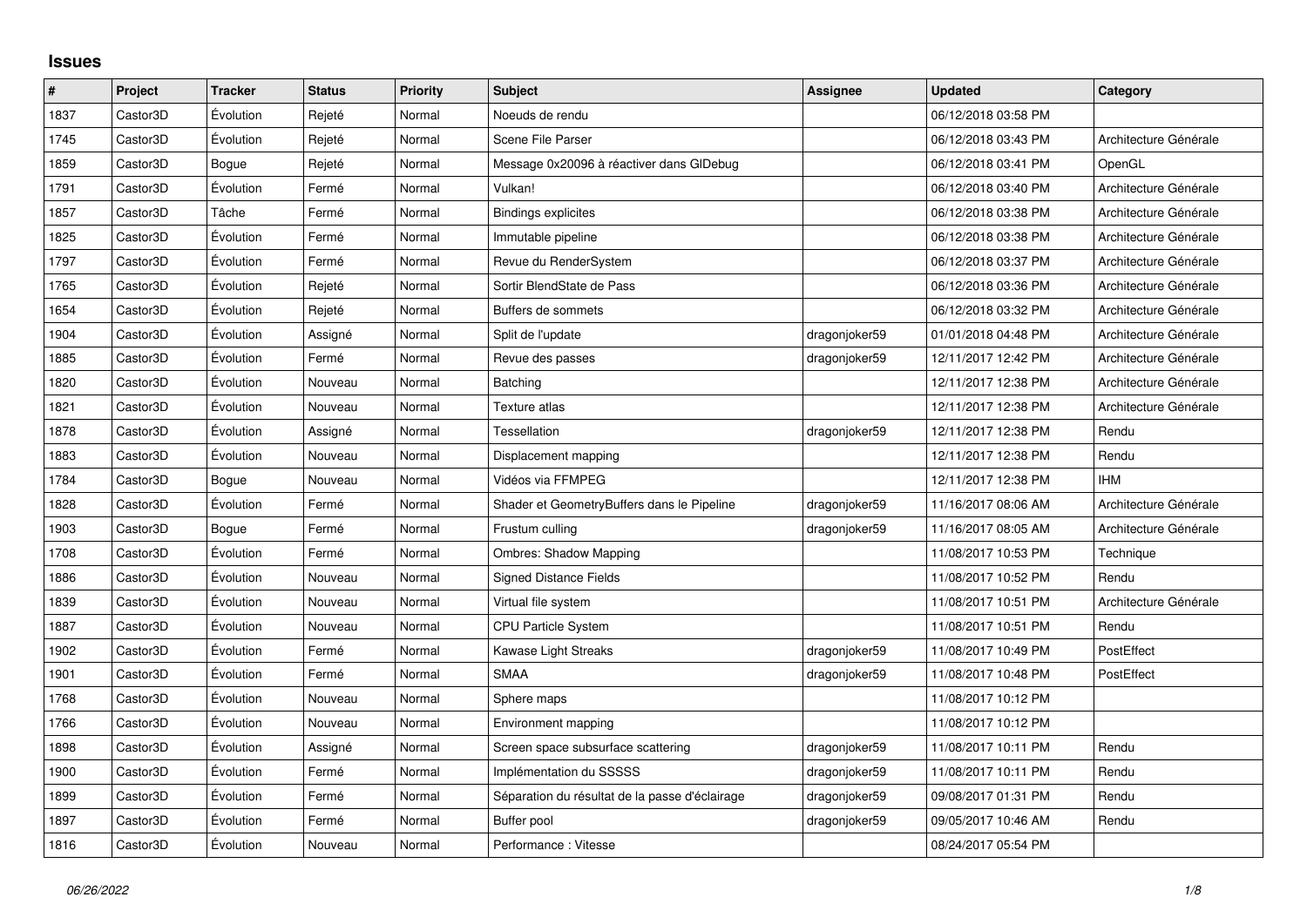| $\sharp$ | Project  | <b>Tracker</b> | <b>Status</b> | <b>Priority</b> | Subject                                                    | <b>Assignee</b> | <b>Updated</b>      | Category              |
|----------|----------|----------------|---------------|-----------------|------------------------------------------------------------|-----------------|---------------------|-----------------------|
| 1822     | Castor3D | Évolution      | Rejeté        | Normal          | Remplacement des VBO dans Submesh                          |                 | 08/24/2017 05:52 PM | Architecture Générale |
| 1896     | Castor3D | Évolution      | Nouveau       | Normal          | Ajouter une progress bar dans Core.zip                     |                 | 08/20/2017 09:35 PM |                       |
| 1849     | Castor3D | Évolution      | Fermé         | Normal          | <b>Physical Based Rendering</b>                            |                 | 08/16/2017 08:33 PM | Architecture Générale |
| 1895     | Castor3D | Évolution      | Fermé         | Normal          | PCF shadows                                                | dragonjoker59   | 08/16/2017 08:33 PM | Rendu                 |
| 1894     | Castor3D | Évolution      | Fermé         | Normal          | PBR - Specular/Glossiness                                  | dragonjoker59   | 07/23/2017 01:31 PM | Rendu                 |
| 1882     | Castor3D | Bogue          | Fermé         | Normal          | GIRenderSystemTest - ComputeShaders, Transform<br>Feedback | dragonjoker59   | 07/15/2017 12:29 PM | OpenGL                |
| 1794     | Castor3D | Évolution      | Fermé         | Normal          | Refraction                                                 | dragonjoker59   | 07/15/2017 12:27 PM | Rendu                 |
| 1851     | Castor3D | Tâche          | Fermé         | Normal          | Créer PbrPass et implémenter le PBR                        | dragonjoker59   | 07/15/2017 12:26 PM | Architecture Générale |
| 1872     | Castor3D | Évolution      | Fermé         | Normal          | Reflection mapping                                         | dragonjoker59   | 07/15/2017 12:23 PM | Rendu                 |
| 1874     | Castor3D | Évolution      | Fermé         | Normal          | Screen Space Ambient Occlusion                             | dragonjoker59   | 07/15/2017 12:22 PM | Rendu                 |
| 1880     | Castor3D | Évolution      | Fermé         | Normal          | CastorGUI - Remonter les évènements à l'utilisateur        | dragonjoker59   | 07/15/2017 12:21 PM | Plugins               |
| 1879     | Castor3D | Évolution      | Nouveau       | Normal          | Améliorations pour CastorGUI                               |                 | 07/15/2017 12:21 PM | Plugins               |
| 1877     | Castor3D | Évolution      | Rejeté        | Normal          | SSAO - Forward rendering                                   | dragonjoker59   | 06/13/2017 01:20 PM | Rendu                 |
| 1892     | Castor3D | Évolution      | Fermé         | Normal          | OIT - Weighted blend                                       | dragonjoker59   | 06/13/2017 01:18 PM | Rendu                 |
| 1893     | Castor3D | Bogue          | Fermé         | Normal          | Alpha rejection                                            | dragonjoker59   | 06/13/2017 01:17 PM |                       |
| 1889     | Castor3D | Tâche          | Fermé         | Normal          | Intégration du deferred rendering                          | dragonjoker59   | 06/07/2017 09:56 AM | Technique             |
| 1884     | Castor3D | Évolution      | Fermé         | Normal          | Emissive sur un float                                      | dragonjoker59   | 06/07/2017 09:54 AM | Architecture Générale |
| 1888     | Castor3D | Évolution      | Fermé         | Normal          | Configuration du SSAO                                      | dragonjoker59   | 06/07/2017 09:06 AM | Rendu                 |
| 1875     | Castor3D | Évolution      | Fermé         | Normal          | SSAO - Deferred rendering                                  | dragonjoker59   | 06/05/2017 02:47 PM | Rendu                 |
| 1881     | Castor3D | Évolution      | Nouveau       | Normal          | CastorGUI - Contrôles supplémentaires                      |                 | 04/05/2017 12:25 PM | Plugins               |
| 1871     | Castor3D | Bogue          | Fermé         | Normal          | FXAA cassé sous Linux                                      | dragonjoker59   | 04/03/2017 10:16 AM | Multiplateforme       |
| 1873     | Castor3D | Évolution      | Fermé         | Normal          | Parallax Occlusion Mapping                                 | dragonjoker59   | 03/28/2017 03:01 PM | Rendu                 |
| 1870     | Castor3D | Bogue          | Fermé         | Normal          | CastorGUI                                                  | dragonjoker59   | 03/20/2017 03:34 PM | <b>IHM</b>            |
| 1868     | Castor3D | Bogue          | Fermé         | Normal          | Animations sous Linux                                      | dragonjoker59   | 03/20/2017 01:19 AM | Multiplateforme       |
| 1867     | Castor3D | <b>Bogue</b>   | Fermé         | Normal          | Shadow Mapping - Corriger sous Linux                       | dragonjoker59   | 03/17/2017 11:10 AM | Multiplateforme       |
| 1705     | Castor3D | Évolution      | Nouveau       | Normal          | Ombres                                                     |                 | 03/16/2017 10:43 PM | Architecture Générale |
| 1869     | Castor3D | Évolution      | Fermé         | Normal          | Deferred Rendering techniques                              | dragonjoker59   | 03/16/2017 01:21 PM | Technique             |
| 1866     | Castor3D | Évolution      | Fermé         | Normal          | Configuration du Shadow mapping via la scène               | dragonjoker59   | 03/16/2017 01:19 PM | Rendu                 |
| 1856     | Castor3D | Évolution      | Fermé         | Normal          | Shadow Mapping - Multiples point lights                    | dragonjoker59   | 03/08/2017 10:56 AM | Rendu                 |
| 1854     | Castor3D | Évolution      | Fermé         | Normal          | Shadow Mapping - Multiples spot lights                     | dragonjoker59   | 03/08/2017 10:55 AM | Rendu                 |
| 1833     | Castor3D | Évolution      | Fermé         | Normal          | Shadow Mapping - Point Lights                              | dragonjoker59   | 03/06/2017 03:15 PM | Rendu                 |
| 1865     | Castor3D | Évolution      | Fermé         | Normal          | Equirectoanglar Skybox                                     | dragonjoker59   | 03/06/2017 03:15 PM | Rendu                 |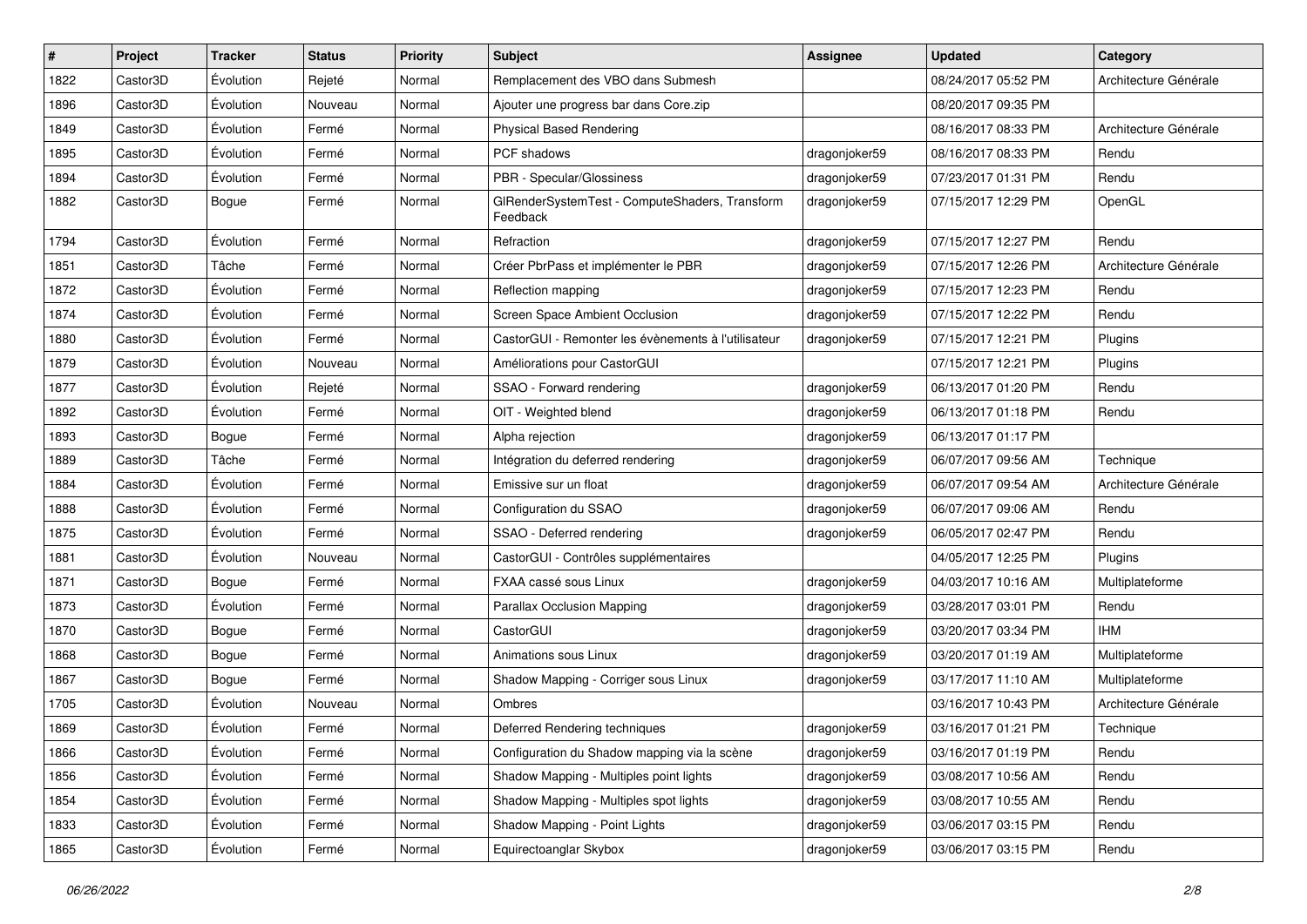| #    | Project  | <b>Tracker</b> | <b>Status</b> | <b>Priority</b> | Subject                                         | <b>Assignee</b> | <b>Updated</b>      | Category              |
|------|----------|----------------|---------------|-----------------|-------------------------------------------------|-----------------|---------------------|-----------------------|
| 1864 | Castor3D | Bogue          | Fermé         | Normal          | Mettre les UBO dans les RenderPass              | dragonjoker59   | 12/21/2016 07:30 PM | Architecture Générale |
| 1861 | Castor3D | Bogue          | Fermé         | Normal          | <b>UBO</b>                                      | dragonjoker59   | 12/21/2016 07:30 PM | OpenGL                |
| 1863 | Castor3D | Bogue          | Fermé         | Normal          | Retirer le ShaderProgram de FrameVariableBuffer | dragonjoker59   | 12/21/2016 07:29 PM | Renderers             |
| 1862 | Castor3D | Bogue          | Fermé         | Normal          | Sipit des FrameVariable                         | dragonjoker59   | 12/13/2016 04:10 AM | Renderers             |
| 1860 | Castor3D | Tâche          | Fermé         | Normal          | void Bind                                       | dragonjoker59   | 12/12/2016 09:23 AM | Architecture Générale |
| 1855 | Castor3D | Évolution      | Fermé         | Normal          | Ombres - Objets ne recevant pas d'ombre         | dragonjoker59   | 12/07/2016 01:50 PM |                       |
| 1748 | Castor3D | Tâche          | Nouveau       | Normal          | TestRenderSystem                                |                 | 12/07/2016 12:38 PM | Renderers             |
| 1764 | Castor3D | Évolution      | Nouveau       | Normal          | Depth Peeling                                   |                 | 12/07/2016 12:37 PM | Technique             |
| 1831 | Castor3D | Évolution      | Fermé         | Normal          | Shadow Mapping - Directional Lights             | dragonjoker59   | 12/04/2016 09:24 PM | Rendu                 |
| 1843 | Castor3D | Tâche          | Fermé         | Normal          | Particle system configurable                    | dragonjoker59   | 12/04/2016 08:52 PM | Architecture Générale |
| 1842 | Castor3D | Tâche          | Fermé         | Normal          | Billboards sans geometry shader                 | dragonjoker59   | 12/04/2016 08:51 PM | Architecture Générale |
| 1845 | Castor3D | Tâche          | Fermé         | Normal          | Particle system CS                              | dragonjoker59   | 12/04/2016 08:51 PM | Architecture Générale |
| 1809 | Castor3D | Évolution      | Fermé         | Normal          | Particle system                                 | dragonjoker59   | 12/04/2016 08:51 PM | Architecture Générale |
| 1813 | Castor3D | Bogue          | Fermé         | Haut            | Download des texture                            | dragonjoker59   | 12/04/2016 08:50 PM | OpenGL                |
| 1183 | Castor3D | Tâche          | Nouveau       | Normal          | Animations                                      |                 | 12/04/2016 02:25 PM | Architecture Générale |
| 1853 | Castor3D | Évolution      | Rejeté        | Normal          | Multithreader la mise à jour des RenderQueue    | dragonjoker59   | 12/04/2016 02:25 PM | Architecture Générale |
| 1850 | Castor3D | Tâche          | Fermé         | Normal          | Split Pass en deux                              | dragonjoker59   | 12/03/2016 01:37 PM | Architecture Générale |
| 1852 | Castor3D | Évolution      | Fermé         | Normal          | Implémentation de ThreadPool                    | dragonjoker59   | 12/03/2016 01:37 PM | Architecture Générale |
| 1848 | Castor3D | Évolution      | Fermé         | Normal          | Atomic counter buffers                          | dragonjoker59   | 12/01/2016 12:35 AM | Architecture Générale |
| 1847 | Castor3D | Évolution      | Fermé         | Normal          | Shader storage buffers                          | dragonjoker59   | 11/29/2016 05:29 PM | Architecture Générale |
| 1763 | Castor3D | Évolution      | Nouveau       | Normal          | Animations de textures                          |                 | 11/29/2016 05:01 PM | Architecture Générale |
| 1773 | Castor3D | Évolution      | Nouveau       | Normal          | Animations de nodes                             |                 | 11/29/2016 05:01 PM | Architecture Générale |
| 1810 | Castor3D | Évolution      | Nouveau       | Normal          | GIslWriter via les flux                         |                 | 11/29/2016 05:00 PM | GIslWriter            |
| 1709 | Castor3D | Évolution      | Nouveau       | Normal          | Ombres: Shadow volumes                          |                 | 11/29/2016 04:58 PM | Technique             |
| 1846 | Castor3D | Tâche          | Fermé         | Normal          | Particle system CPU                             | dragonjoker59   | 11/22/2016 11:58 AM | Architecture Générale |
| 1841 | Castor3D | Tâche          | Fermé         | Normal          | Sources lumineuses                              | dragonjoker59   | 11/20/2016 12:00 AM | Architecture Générale |
| 1834 | Castor3D | Bogue          | Fermé         | Haut            | Skybox scintillante                             |                 | 11/10/2016 08:09 PM |                       |
| 1835 | Castor3D | Bogue          | Fermé         | Haut            | Bloom cassé                                     | dragonjoker59   | 11/10/2016 11:39 AM | PostEffect            |
| 1840 | Castor3D | Évolution      | Fermé         | Normal          | RenderTechnique pqr RenderTarget                | dragonjoker59   | 10/27/2016 11:01 AM | Architecture Générale |
| 1694 | Castor3D | Évolution      | Fermé         | Bas             | Picking                                         | dragonjoker59   | 10/25/2016 12:19 AM | Architecture Générale |
| 1707 | Castor3D | Évolution      | Fermé         | Normal          | Ombres, architecture de base                    | dragonjoker59   | 10/25/2016 12:17 AM | Architecture Générale |
| 1838 | Castor3D | Évolution      | Fermé         | Normal          | Suppression de libzip                           | dragonjoker59   | 10/25/2016 12:16 AM | Architecture Générale |
| 1836 | Castor3D | Bogue          | Rejeté        | Haut            | FXAA cassé                                      | dragonjoker59   | 10/19/2016 10:31 AM | PostEffect            |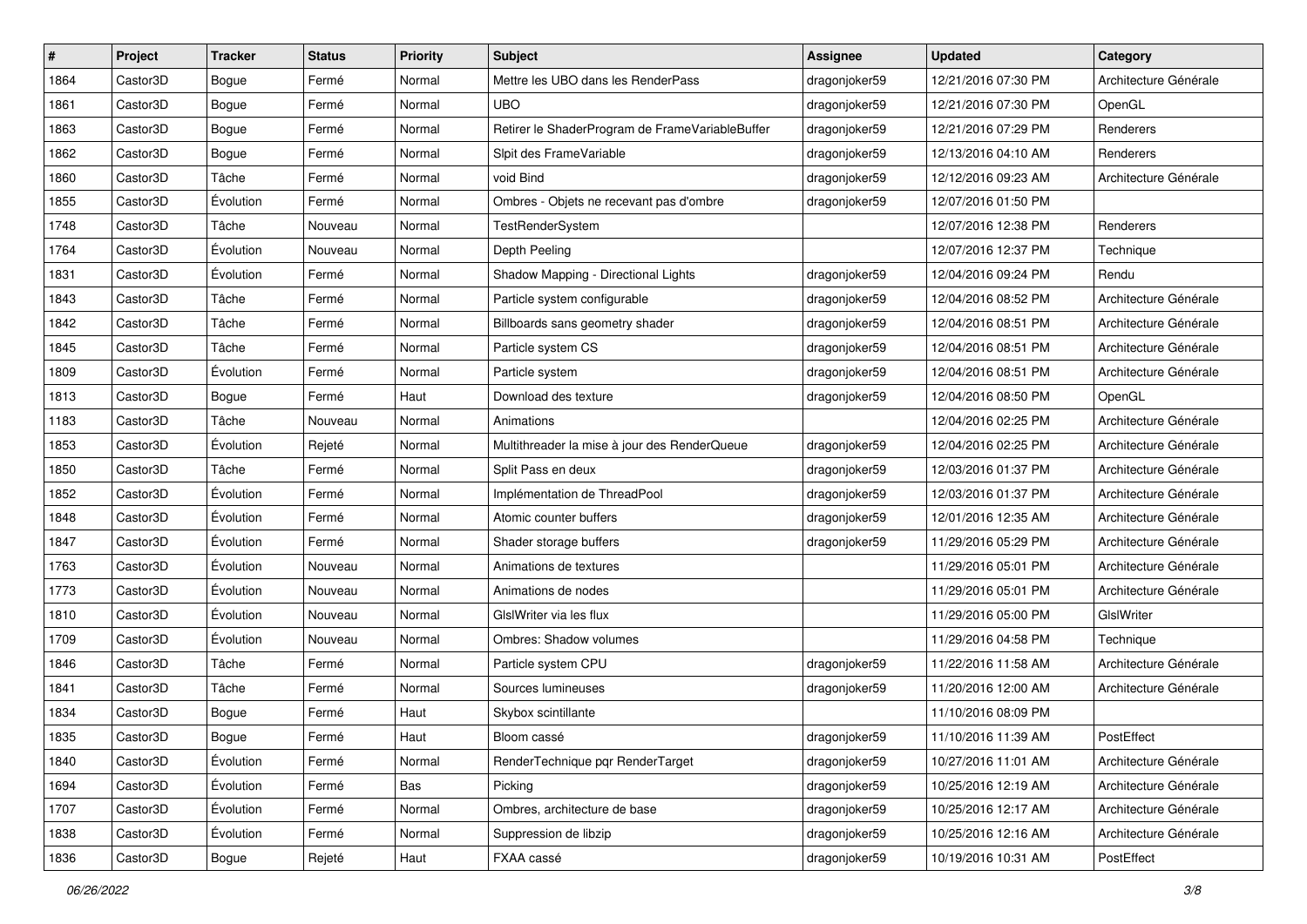| #    | Project  | <b>Tracker</b> | <b>Status</b> | <b>Priority</b> | Subject                                            | <b>Assignee</b> | <b>Updated</b>      | Category              |
|------|----------|----------------|---------------|-----------------|----------------------------------------------------|-----------------|---------------------|-----------------------|
| 1832 | Castor3D | Évolution      | Fermé         | Normal          | Shadow Mapping - Spot Lights                       | dragonjoker59   | 10/14/2016 09:14 PM | Rendu                 |
| 1830 | Castor3D | Évolution      | Fermé         | Normal          | <b>Brouillard</b>                                  | dragonjoker59   | 10/05/2016 09:55 AM | Rendu                 |
| 1829 | Castor3D | Évolution      | Fermé         | Normal          | <b>FXAA</b>                                        | dragonjoker59   | 09/19/2016 04:51 PM | PostEffect            |
| 1684 | Castor3D | Tâche          | Fermé         | Normal          | Deferred rendering                                 |                 | 09/05/2016 10:17 AM | Architecture Générale |
| 1685 | Castor3D | Évolution      | Fermé         | Normal          | Deferred Rendering + Background                    | dragonjoker59   | 09/05/2016 10:17 AM | Architecture Générale |
| 1686 | Castor3D | Bogue          | Fermé         | Normal          | Deferred rendering + lights + camera               | dragonjoker59   | 09/05/2016 10:16 AM | Architecture Générale |
| 1827 | Castor3D | Tâche          | Nouveau       | Normal          | Noeuds de rendu instanciés                         |                 | 08/27/2016 02:49 PM | Architecture Générale |
| 1826 | Castor3D | Tâche          | Nouveau       | Normal          | Gestion des noeuds de rendu                        |                 | 08/27/2016 02:48 PM | Architecture Générale |
| 1818 | Castor3D | Évolution      | Fermé         | Normal          | Render nodes                                       | dragonjoker59   | 08/05/2016 11:46 AM | Architecture Générale |
| 1823 | Castor3D | Évolution      | Fermé         | Normal          | Frustum culling                                    | dragonjoker59   | 08/05/2016 11:46 AM | Architecture Générale |
| 1815 | Castor3D | Évolution      | Fermé         | Normal          | Uniformisation des plug-ins                        | dragonjoker59   | 08/05/2016 11:44 AM | Plugins               |
| 1824 | Castor3D | Évolution      | Fermé         | Normal          | Render queues                                      | dragonjoker59   | 08/05/2016 11:43 AM | Architecture Générale |
| 1819 | Castor3D | Évolution      | Nouveau       | Normal          | Reduction des hiérarchies                          |                 | 07/25/2016 10:48 AM | Architecture Générale |
| 1812 | Castor3D | Évolution      | Fermé         | Normal          | Grayscale                                          | dragonjoker59   | 07/23/2016 12:39 AM | PostEffect            |
| 1811 | Castor3D | Évolution      | Fermé         | Normal          | tone mappings en plug-ins                          | dragonjoker59   | 07/03/2016 08:08 PM | Plugins               |
| 1772 | Castor3D | Évolution      | Fermé         | Normal          | Animations par mesh                                | dragonjoker59   | 06/24/2016 02:42 AM | Architecture Générale |
| 1619 | Castor3D | Évolution      | Fermé         | Normal          | Export binaire                                     | dragonjoker59   | 06/14/2016 12:02 AM | Architecture Générale |
| 1774 | Castor3D | Évolution      | Fermé         | Normal          | Skybox                                             | dragonjoker59   | 05/23/2016 09:49 AM | Architecture Générale |
| 1767 | Castor3D | Évolution      | Fermé         | Normal          | Cube maps                                          | dragonjoker59   | 05/23/2016 09:49 AM | Architecture Générale |
| 1808 | Castor3D | Évolution      | Fermé         | Normal          | Classe de features GPU                             | dragonjoker59   | 05/18/2016 03:52 PM | Architecture Générale |
| 1752 | Castor3D | Évolution      | Rejeté        | Normal          | File parser avec Boost.Spirit                      | dragonjoker59   | 05/11/2016 12:29 PM | Architecture Générale |
| 1805 | Castor3D | Évolution      | Fermé         | Normal          | Optimisation de Submesh                            | dragonjoker59   | 04/19/2016 09:43 AM | Architecture Générale |
| 1769 | Castor3D | Tâche          | Fermé         | Normal          | Supprimer la dépendance à CastorGui                | dragonjoker59   | 04/17/2016 10:48 PM | <b>IHM</b>            |
| 1798 | Castor3D | Évolution      | Fermé         | Normal          | Revue des viewports                                | dragonjoker59   | 04/17/2016 11:28 AM | Architecture Générale |
| 1799 | Castor3D | Bogue          | Fermé         | Normal          | Centrage des TextOverlays                          | dragonjoker59   | 04/17/2016 10:48 AM | Overlays              |
| 1796 | Castor3D | Évolution      | Fermé         | Normal          | Revue des contextes                                | dragonjoker59   | 04/16/2016 01:14 PM | Architecture Générale |
| 1687 | Castor3D | Évolution      | Fermé         | Normal          | <b>Transmission DepthBuffer</b>                    |                 | 04/10/2016 11:27 AM | Architecture Générale |
| 1676 | Castor3D | Bogue          | Fermé         | Normal          | Billboards                                         | dragonjoker59   | 03/30/2016 04:23 PM | Architecture Générale |
| 1741 | Castor3D | Tâche          | Nouveau       | Normal          | <b>Binding Python</b>                              |                 | 03/26/2016 01:22 PM | <b>Bindings</b>       |
| 1790 | Castor3D | Évolution      | Fermé         | Normal          | Gestion des ressources                             | dragonjoker59   | 03/26/2016 01:21 PM | Architecture Générale |
| 1795 | Castor3D | Évolution      | Fermé         | Normal          | High Dynamic Range                                 | dragonjoker59   | 03/19/2016 11:04 PM | Architecture Générale |
| 1793 | Castor3D | Bogue          | Fermé         | Normal          | BloomPostEffect                                    | dragonjoker59   | 02/27/2016 12:00 PM | PostEffect            |
| 1789 | Castor3D | Tâche          | Fermé         | Normal          | Amélioration des performances de rendu de la scène | dragonjoker59   | 02/24/2016 12:59 AM | Architecture Générale |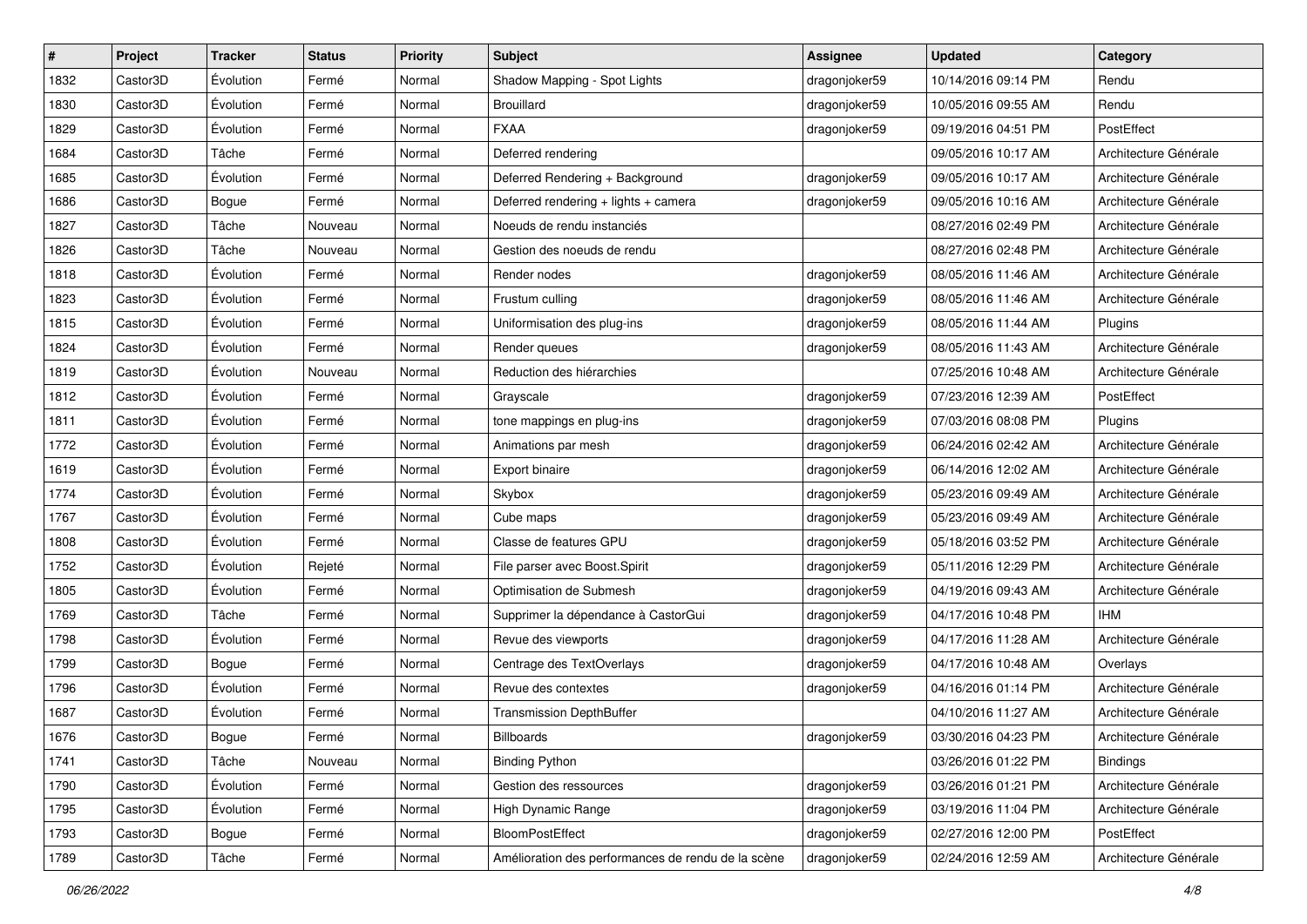| $\pmb{\#}$ | Project               | <b>Tracker</b> | <b>Status</b> | <b>Priority</b> | Subject                                                           | <b>Assignee</b> | <b>Updated</b>      | Category              |
|------------|-----------------------|----------------|---------------|-----------------|-------------------------------------------------------------------|-----------------|---------------------|-----------------------|
| 1792       | Castor3D              | <b>Bogue</b>   | Fermé         | Normal          | Text overlays                                                     | dragonjoker59   | 02/22/2016 07:59 PM | Overlays              |
| 1778       | Castor3D              | Évolution      | Fermé         | Normal          | Importeur FBX                                                     | dragonjoker59   | 02/19/2016 11:33 AM | Importer              |
| 1785       | Castor3D              | Tâche          | Fermé         | Normal          | Amélioration des performances des animations                      | dragonjoker59   | 02/14/2016 09:50 PM | Architecture Générale |
| 1780       | Castor3D              | Bogue          | Fermé         | Normal          | Objet animés liés?                                                | dragonjoker59   | 02/13/2016 01:32 AM | Architecture Générale |
| 1782       | Castor3D              | <b>Bogue</b>   | Fermé         | Normal          | Debug overlays dans le Scene Tree                                 | dragonjoker59   | 02/11/2016 11:48 PM | <b>IHM</b>            |
| 1783       | Castor3D              | Bogue          | Fermé         | Normal          | Crash lorsque la scène est mal formée                             | dragonjoker59   | 02/11/2016 03:23 PM | Architecture Générale |
| 1779       | Castor3D              | Évolution      | Fermé         | Normal          | Intégrer les animations aux IHM                                   | dragonjoker59   | 02/10/2016 10:43 AM | <b>IHM</b>            |
| 1781       | Castor3D              | Évolution      | Fermé         | Normal          | VertexLayout depuis le shader program                             | dragonjoker59   | 02/10/2016 10:43 AM | Architecture Générale |
| 1777       | Castor3D              | Évolution      | Fermé         | Normal          | Capture image et vidéo                                            | dragonjoker59   | 02/01/2016 10:07 AM | <b>IHM</b>            |
| 1776       | Castor3D              | <b>Bogue</b>   | Fermé         | Normal          | Corriger le rendu des scènes non animées.                         | dragonjoker59   | 01/31/2016 01:49 AM | Architecture Générale |
| 1735       | Castor3D              | Évolution      | Fermé         | Normal          | Réorganisation de la classe Scene                                 | dragonjoker59   | 01/30/2016 06:18 PM | Architecture Générale |
| 1759       | Castor3D              | Bogue          | Fermé         | Normal          | <b>SSAA</b>                                                       | dragonjoker59   | 01/29/2016 11:23 AM | Technique             |
| 1717       | Castor3D              | Évolution      | Fermé         | Normal          | CastorGUI                                                         | dragonjoker59   | 01/29/2016 11:02 AM | <b>IHM</b>            |
| 1738       | Castor3D              | Évolution      | Rejeté        | Normal          | Amélioration des performances de rendu des<br>incrustations texte |                 | 01/29/2016 11:02 AM | Overlays              |
| 1746       | Castor3D              | Bogue          | Fermé         | Normal          | Découpe du texte dans les overlays                                |                 | 01/29/2016 10:58 AM | Overlays              |
| 1775       | Castor3D              | Tâche          | Fermé         | Normal          | Refactoring animations                                            | dragonjoker59   | 01/28/2016 02:24 PM | Architecture Générale |
| 1770       | Castor3D              | <b>Bogue</b>   | Fermé         | Normal          | Position relative à la caméra                                     | dragonjoker59   | 01/27/2016 09:24 PM | Architecture Générale |
| 1771       | Castor3D              | Bogue          | Fermé         | Normal          | Animations par squelette                                          | dragonjoker59   | 01/27/2016 09:23 PM | Architecture Générale |
| 1761       | Castor3D              | Tâche          | Fermé         | Normal          | Drop Direct3D                                                     | dragonjoker59   | 01/19/2016 01:34 PM | Renderers             |
| 1762       | Castor3D              | Tâche          | Rejeté        | Normal          | Intégrer OpenGL au Core                                           | dragonjoker59   | 01/18/2016 06:55 PM | Renderers             |
| 1758       | Castor3D              | Évolution      | Rejeté        | Normal          | <b>HLSL Writer</b>                                                | dragonjoker59   | 01/18/2016 12:31 AM | Renderers             |
| 1727       | Castor3D              | Évolution      | Rejeté        | Normal          | Direct3D 11                                                       | dragonjoker59   | 01/18/2016 12:31 AM | Renderers             |
| 1760       | Castor <sub>3</sub> D | Bogue          | Fermé         | Normal          | Instanciation                                                     | dragonjoker59   | 01/17/2016 10:28 PM | Architecture Générale |
| 1677       | Castor3D              | Tâche          | Fermé         | Normal          | Lights                                                            | dragonjoker59   | 01/16/2016 02:11 PM | Renderers             |
| 1754       | Castor3D              | Évolution      | Fermé         | Normal          | Intégrer ObjectsMemoryPool                                        | dragonjoker59   | 01/16/2016 02:10 PM | Architecture Générale |
| 1755       | Castor3D              | Évolution      | Fermé         | Normal          | Supprimer l'alignement 16 bits de Point                           | dragonjoker59   | 01/16/2016 02:10 PM | Architecture Générale |
| 1757       | Castor3D              | Évolution      | Fermé         | Normal          | Instructions SSE2                                                 | dragonjoker59   | 01/16/2016 02:09 PM | Architecture Générale |
| 1722       | Castor3D              | Bogue          | Fermé         | Normal          | Disparition du mesh lors du changement de topologie               | dragonjoker59   | 01/12/2016 04:16 PM | Architecture Générale |
| 1756       | Castor3D              | Évolution      | Fermé         | Normal          | Deplacement de la topologie, dans GemoetryBuffers                 | dragonjoker59   | 01/12/2016 03:59 PM | Architecture Générale |
| 1749       | Castor3D              | Bogue          | Fermé         | Normal          | Switch fullscreen and back                                        | dragonjoker59   | 01/12/2016 11:45 AM | OpenGL                |
| 1753       | Castor3D              | Évolution      | Fermé         | Bas             | PostEffect Bloom                                                  | dragonjoker59   | 01/08/2016 01:37 PM | Plugins               |
| 1750       | Castor3D              | Bogue          | Fermé         | Normal          | Lights texture                                                    | dragonjoker59   | 12/10/2015 12:20 AM | OpenGL                |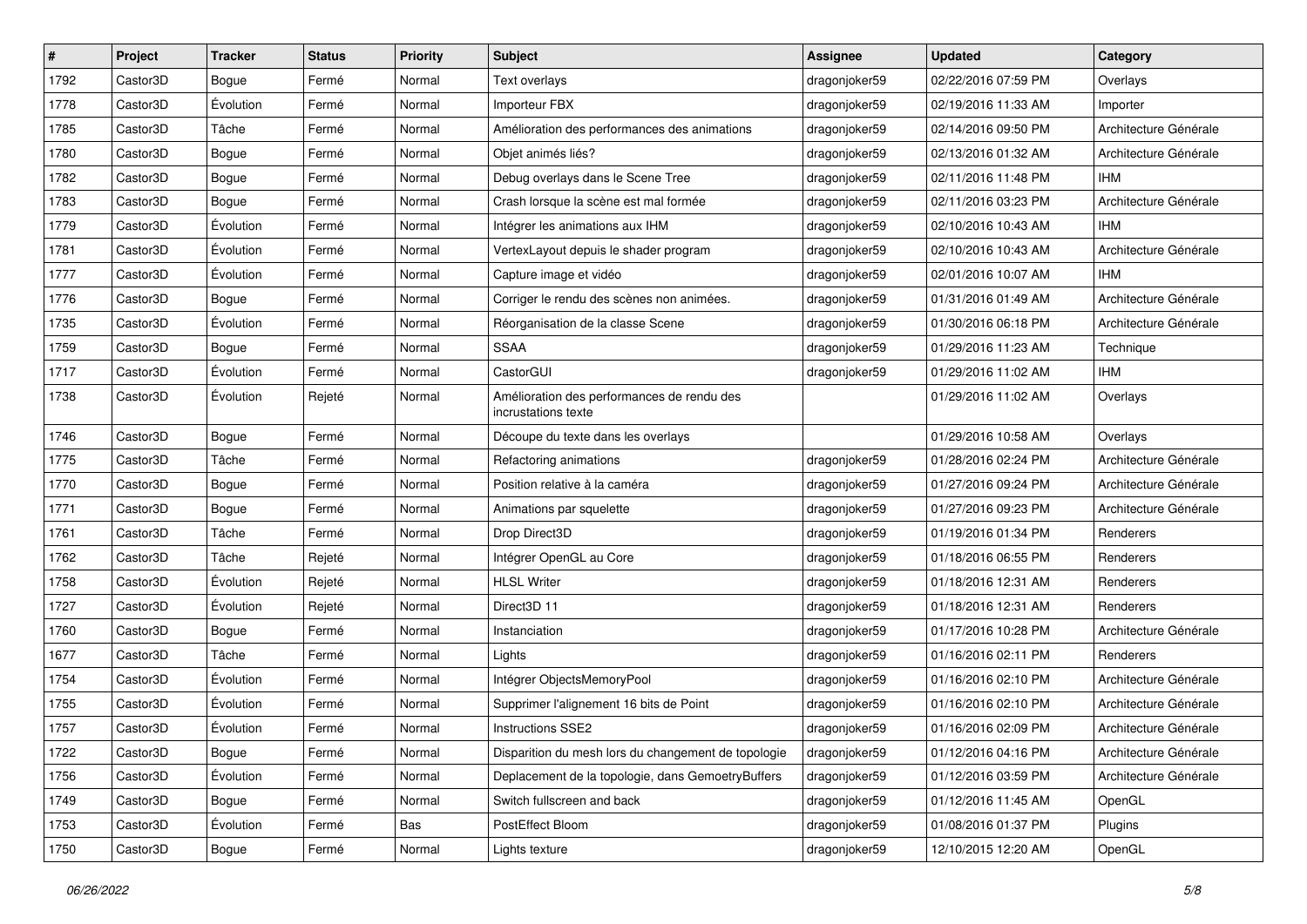| $\vert$ # | Project  | <b>Tracker</b> | <b>Status</b> | <b>Priority</b> | <b>Subject</b>                                             | <b>Assignee</b> | <b>Updated</b>      | Category              |
|-----------|----------|----------------|---------------|-----------------|------------------------------------------------------------|-----------------|---------------------|-----------------------|
| 1729      | Castor3D | <b>Bogue</b>   | Fermé         | Normal          | Matrices + SceneNodes                                      | dragonjoker59   | 11/18/2015 12:17 AM | Architecture Générale |
| 1747      | Castor3D | <b>Bogue</b>   | Fermé         | Haut            | Plus de rendu 3D                                           | dragonjoker59   | 11/06/2015 03:33 PM | Architecture Générale |
| 1480      | Castor3D | Évolution      | Fermé         | Normal          | FBO / RBO                                                  | dragonjoker59   | 11/05/2015 02:45 PM | Renderers             |
| 1621      | Castor3D | Tâche          | Fermé         | Normal          | FrameBuffer principal                                      | dragonjoker59   | 11/05/2015 02:45 PM | Architecture Générale |
| 1734      | Castor3D | Évolution      | Fermé         | Normal          | Render to texture D3D                                      | dragonjoker59   | 10/27/2015 10:26 PM | Renderers             |
| 1723      | Castor3D | <b>Bogue</b>   | Fermé         | Normal          | Mauvais gestion des matériaux des border panel<br>overlays | dragonjoker59   | 10/15/2015 09:00 PM | Overlays              |
| 1718      | Castor3D | Évolution      | Fermé         | Normal          | Plugin générique                                           | dragonjoker59   | 10/15/2015 09:00 PM | Plugins               |
| 1721      | Castor3D | Évolution      | Fermé         | Normal          | Scènes de test                                             | dragonjoker59   | 10/15/2015 08:59 PM | Overlays              |
| 1679      | Castor3D | Évolution      | Fermé         | Normal          | Overlays de débogage                                       | dragonjoker59   | 10/15/2015 08:58 PM | Overlays              |
| 1740      | Castor3D | Tâche          | Fermé         | Normal          | <b>Binding COM</b>                                         | dragonjoker59   | 10/15/2015 08:58 PM | Bindings              |
| 1743      | Castor3D | Évolution      | Fermé         | Normal          | <b>TBO</b>                                                 | dragonjoker59   | 10/15/2015 08:55 PM | OpenGL                |
| 1744      | Castor3D | Évolution      | Fermé         | Normal          | Découpage d'Engine                                         | dragonjoker59   | 10/15/2015 08:55 PM | Architecture Générale |
| 1737      | Castor3D | <b>Bogue</b>   | Fermé         | Normal          | Ordre des multiplications                                  | dragonjoker59   | 10/10/2015 11:29 PM | Architecture Générale |
| 1720      | Castor3D | Évolution      | Fermé         | Normal          | Intégration de la GUI de ProceduralGenerator               | dragonjoker59   | 10/10/2015 11:28 PM | Architecture Générale |
| 1739      | Castor3D | Bogue          | Fermé         | Haut            | Visual Studio 2015                                         | dragonjoker59   | 10/05/2015 04:09 PM | Multiplateforme       |
| 1742      | Castor3D | Évolution      | Nouveau       | Normal          | <b>Binding Javascript</b>                                  |                 | 10/04/2015 01:48 AM |                       |
| 1315      | Castor3D | Bogue          | Fermé         | Normal          | Importers                                                  | dragonjoker59   | 09/28/2015 02:09 AM | Plugins               |
| 1094      | Castor3D | Évolution      | Fermé         | Bas             | Vertex Array Objects                                       | dragonjoker59   | 09/28/2015 02:09 AM | OpenGL                |
| 1092      | Castor3D | Évolution      | Fermé         | Bas             | Uniform Buffer Objects                                     | dragonjoker59   | 09/28/2015 02:08 AM | OpenGL                |
| 1719      | Castor3D | Évolution      | Fermé         | Normal          | Extensions du SceneFileParser                              | dragonjoker59   | 09/23/2015 09:52 AM | Architecture Générale |
| 1693      | Castor3D | Évolution      | Fermé         | Normal          | Phong Tessellation                                         | dragonjoker59   | 09/22/2015 10:19 AM | Plugins               |
| 1736      | Castor3D | Évolution      | Fermé         | Normal          | Castor en UTF-8                                            | dragonjoker59   | 09/22/2015 09:51 AM | Architecture Générale |
| 1678      | Castor3D | <b>Bogue</b>   | Fermé         | Normal          | GPU Intel intégrés                                         | dragonjoker59   | 09/18/2015 11:57 AM | Renderers             |
| 1733      | Castor3D | Évolution      | Fermé         | Normal          | Mise à jour de CastorShape                                 | dragonjoker59   | 09/18/2015 11:56 AM | <b>IHM</b>            |
| 1731      | Castor3D | Évolution      | Fermé         | Normal          | CastorViewer Look and Feel #2                              | dragonjoker59   | 09/11/2015 09:52 PM | <b>IHM</b>            |
| 1090      | Castor3D | Évolution      | Fermé         | Bas             | OpenGL 3.x et OpenGL 4.x                                   | dragonjoker59   | 09/10/2015 10:45 AM | OpenGL                |
| 1697      | Castor3D | <b>Bogue</b>   | Fermé         | Normal          | Etats                                                      | dragonjoker59   | 09/10/2015 10:41 AM | Architecture Générale |
| 1730      | Castor3D | Évolution      | Fermé         | Normal          | Tracking des objets alloues.                               | dragonjoker59   | 09/09/2015 10:30 AM | OpenGL                |
| 1710      | Castor3D | Évolution      | Fermé         | Normal          | Revue du RenderSystem                                      | dragonjoker59   | 09/04/2015 07:46 PM | Renderers             |
| 1714      | Castor3D | Évolution      | Fermé         | Normal          | Revue des plugins de Technique                             | dragonjoker59   | 09/04/2015 07:46 PM | Technique             |
| 1715      | Castor3D | Évolution      | Rejeté        | Normal          | Réorganisation des dossiers                                | dragonjoker59   | 09/04/2015 07:45 PM | Architecture Générale |
| 1716      | Castor3D | Évolution      | Fermé         | Normal          | Déplacement du code des shaders, pour les<br>techniques    | dragonjoker59   | 09/04/2015 07:45 PM | Technique             |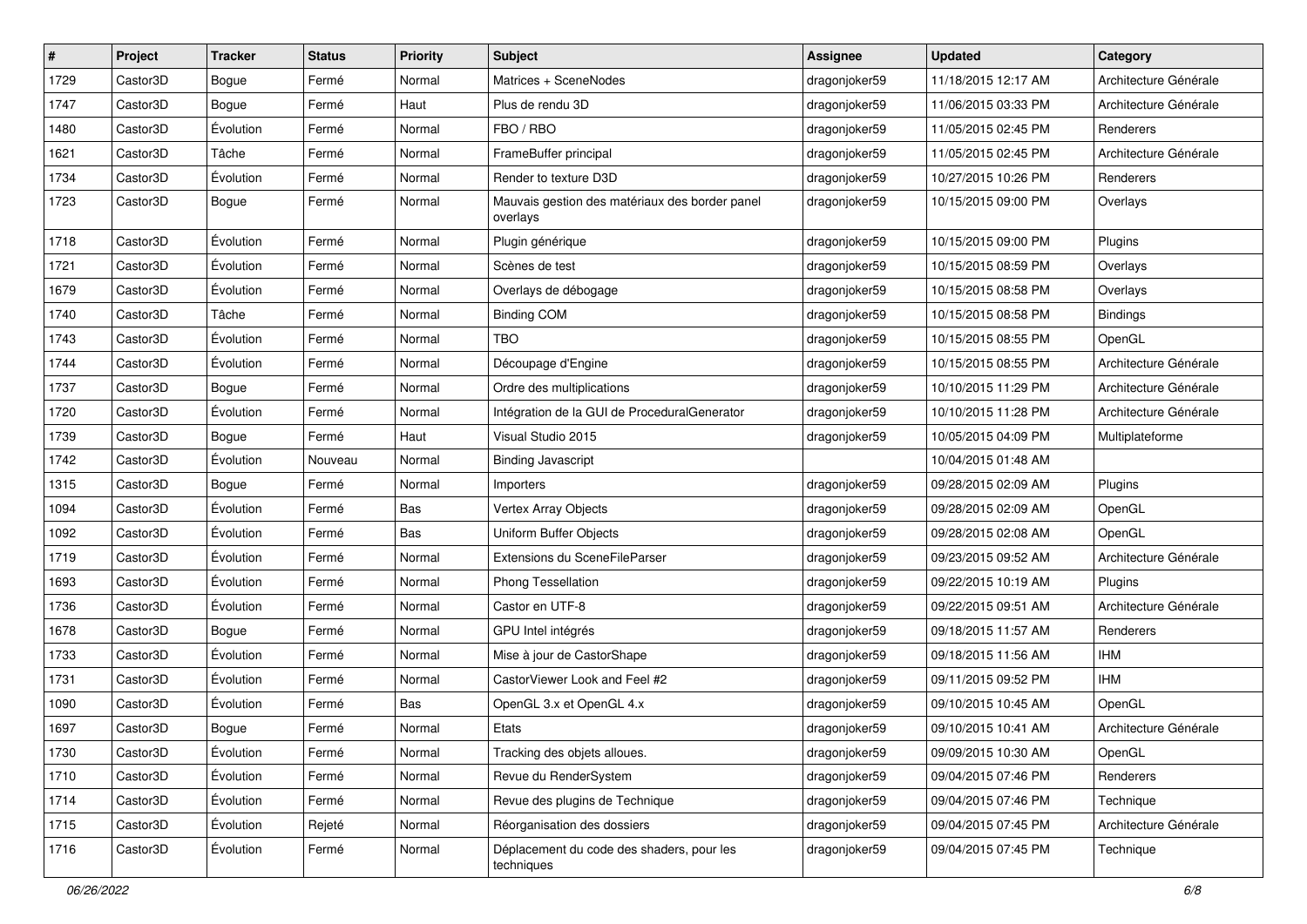| #    | Project  | <b>Tracker</b> | <b>Status</b> | <b>Priority</b> | Subject                                              | <b>Assignee</b> | <b>Updated</b>      | Category              |
|------|----------|----------------|---------------|-----------------|------------------------------------------------------|-----------------|---------------------|-----------------------|
| 1728 | Castor3D | Évolution      | Fermé         | Normal          | CastorViewer Look and Feel                           | dragonjoker59   | 09/04/2015 07:44 PM | <b>IHM</b>            |
| 1713 | Castor3D | Évolution      | Fermé         | Normal          | Interface de CastorViewer                            | dragonjoker59   | 09/03/2015 02:00 PM | <b>IHM</b>            |
| 1712 | Castor3D | Évolution      | Fermé         | Normal          | <b>GLSL Writer</b>                                   | dragonjoker59   | 09/03/2015 02:00 PM | OpenGL                |
| 1724 | Castor3D | Bogue          | Fermé         | Normal          | Incrustations non affichées sur GPU Intel, en OpenGL | dragonjoker59   | 09/03/2015 01:59 PM | OpenGL                |
| 843  | Castor3D | Évolution      | Fermé         | Haut            | OpenGL 4.x                                           | dragonjoker59   | 09/03/2015 01:58 PM | OpenGL                |
| 1683 | Castor3D | Évolution      | Fermé         | Normal          | Setup                                                | dragonjoker59   | 09/03/2015 01:55 PM | Architecture Générale |
| 1692 | Castor3D | Évolution      | Fermé         | Normal          | Séparation des Techniques                            | dragonjoker59   | 09/03/2015 01:55 PM | Plugins               |
| 1701 | Castor3D | Bogue          | Rejeté        | Normal          | Crash à la fermeture sous Linux                      | dragonjoker59   | 09/03/2015 01:50 PM | Multiplateforme       |
| 1690 | Castor3D | Bogue          | Fermé         | Normal          | <b>GLSL 130</b>                                      | dragonjoker59   | 08/27/2015 10:14 AM | OpenGL                |
| 1689 | Castor3D | <b>Bogue</b>   | Fermé         | Normal          | GCC 4.9                                              | dragonjoker59   | 08/27/2015 10:13 AM | Architecture Générale |
| 1681 | Castor3D | Tâche          | Fermé         | Normal          | Espace mémoire                                       | dragonjoker59   | 08/27/2015 10:13 AM | Architecture Générale |
| 1268 | Castor3D | Évolution      | Fermé         | Normal          | Direct3D                                             | dragonjoker59   | 08/27/2015 10:13 AM | Renderers             |
| 1711 | Castor3D | Bogue          | Fermé         | Normal          | Suppressions des renderers                           | dragonjoker59   | 08/24/2015 05:06 PM | Renderers             |
| 1655 | Castor3D | Évolution      | Rejeté        | Normal          | Bibliothèques de fonctions de shaders                | dragonjoker59   | 08/24/2015 02:36 PM | Renderers             |
| 1691 | Castor3D | Bogue          | Fermé         | Normal          | PN-Triangles                                         | dragonjoker59   | 08/23/2015 03:04 AM | Plugins               |
| 1696 | Castor3D | Bogue          | Fermé         | Normal          | Problème d'instanciation                             | dragonjoker59   | 08/23/2015 03:04 AM | Architecture Générale |
| 1680 | Castor3D | Évolution      | Fermé         | Normal          | Archives zip                                         | dragonjoker59   | 08/23/2015 03:03 AM | Architecture Générale |
| 1702 | Castor3D | Bogue          | Rejeté        | Normal          | Direct3D9                                            | dragonjoker59   | 08/23/2015 02:51 AM | Renderers             |
| 1554 | Castor3D | Évolution      | Rejeté        | Normal          | Mettre en plugin                                     | dragonjoker59   | 12/12/2014 01:52 PM | Plugins               |
| 1401 | Castor3D | Évolution      | Fermé         | Immédiat        | Pixel & PxBuffer                                     | dragonjoker59   | 12/12/2014 01:51 PM | Architecture Générale |
| 1349 | Castor3D | Évolution      | Fermé         | Normal          | RenderTargets                                        | dragonjoker59   | 12/12/2014 01:51 PM | Architecture Générale |
| 1297 | Castor3D | Tâche          | Fermé         | Normal          | Linux                                                | dragonjoker59   | 12/12/2014 01:50 PM | Multiplateforme       |
| 1168 | Castor3D | Évolution      | Fermé         | Normal          | Texte dans le Castor                                 | dragonjoker59   | 12/12/2014 01:48 PM | Renderers             |
| 1555 | Castor3D | Évolution      | Fermé         | Normal          | Transmission des lumières aux shaders                | dragonjoker59   | 12/12/2014 01:40 PM | Renderers             |
| 1620 | Castor3D | Tâche          | Fermé         | Normal          | Render to buffer                                     | dragonjoker59   | 12/12/2014 01:40 PM | Architecture Générale |
| 1674 | Castor3D | Bogue          | Fermé         | Haut            | Deferred Rendering                                   | dragonjoker59   | 12/12/2014 01:39 PM | Architecture Générale |
| 1101 | Castor3D | Évolution      | Rejeté        | Normal          | Cg shading                                           | dragonjoker59   | 05/07/2014 02:50 PM | Renderers             |
| 1305 | Castor3D | Évolution      | Rejeté        | Normal          | Contrats et checks                                   | dragonjoker59   | 02/20/2013 12:43 PM | Architecture Générale |
| 844  | Castor3D | Bogue          | Fermé         | Normal          | GLSL                                                 | dragonjoker59   | 01/12/2012 04:36 PM | OpenGL                |
| 1069 | Castor3D | Évolution      | Fermé         | Normal          | Gérer les vertex de meilleure façon                  | dragonjoker59   | 01/12/2012 04:36 PM | Architecture Générale |
| 1070 | Castor3D | Évolution      | Fermé         | Normal          | <b>IdPoint</b>                                       | dragonjoker59   | 01/12/2012 04:36 PM | Architecture Générale |
| 1073 | Castor3D | Évolution      | Fermé         | Normal          | Vertex                                               | dragonjoker59   | 01/12/2012 04:35 PM | Architecture Générale |
| 1074 | Castor3D | Évolution      | Fermé         | Normal          | Face                                                 | dragonjoker59   | 01/12/2012 04:35 PM | Architecture Générale |